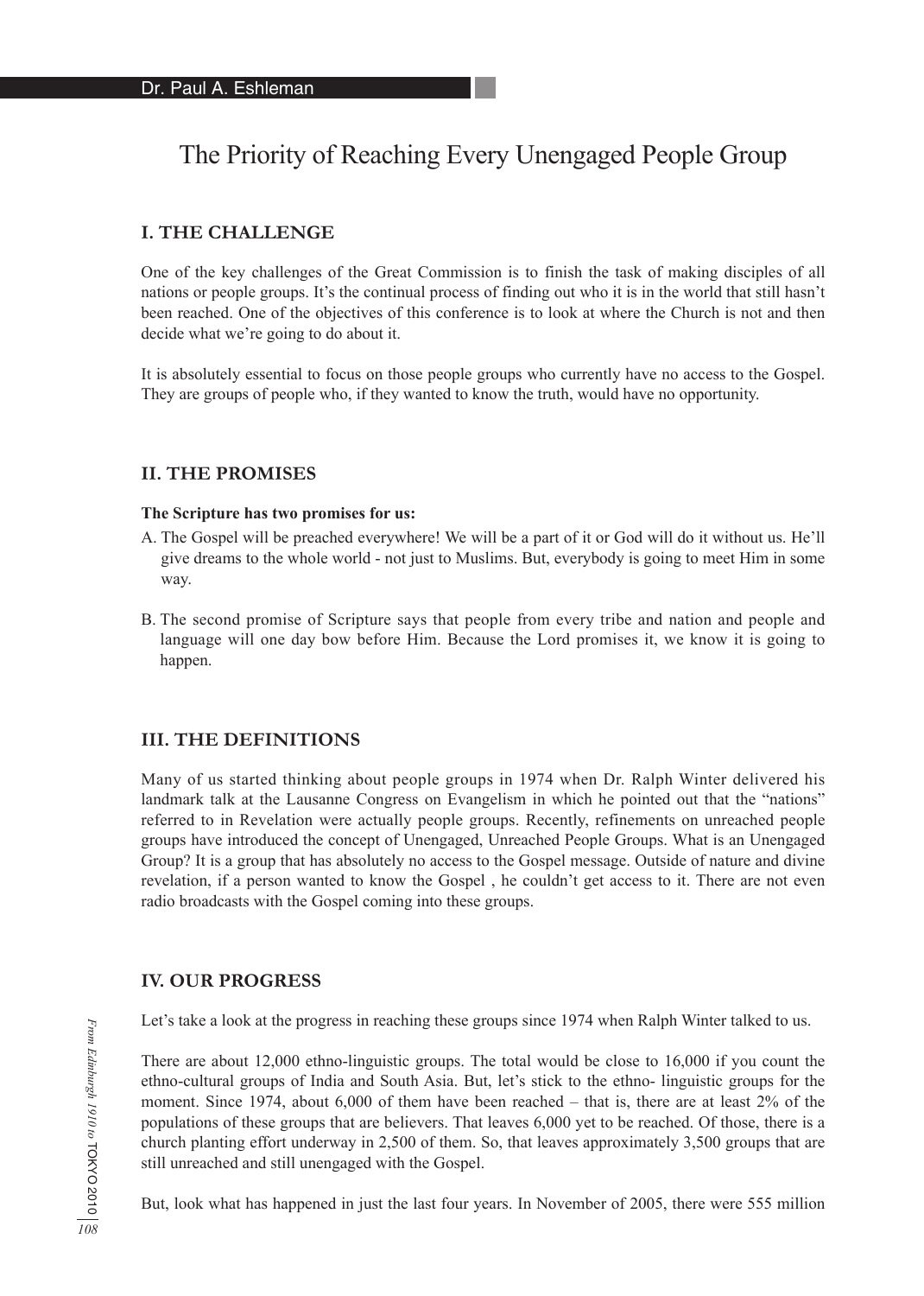people and 639 Unengaged, Unreached People Groups with over 100,000 in population. Between November 2005 and March 2010, the Church engaged 418 of these groups with 4,007 full-time and part-time workers. This is absolutely staggering! God is at work, and He is calling people in every country to be part of getting to these untouched groups.

But, the big question is: "How much longer will we wait until we go to those groups that are still unengaged?" Here's the global challenge:

- 632 people groups over 50,000 217 million
- 2,892 people groups with less than 50,000 32 million
- 3,524 Unengaged, Unreached People Groups 249 million

You have in your Handbook the list of these 632 groups, and we will look at them in just a few minutes.

Here's my prayer during this session: That you will say, "Okay, we'll try to go to one of these groups." This may not be your primary calling, but the scriptures say we are all to be engaged in being witnesses for our Lord to the most remote parts of the earth. We all have a specific calling from the Lord, but all of us can help out with the priorities of the whole body of Christ. The truth is that we have had 2,000 years to be obedient to go everywhere, and we still haven't done it. We need to change that -- starting right now.

# **V. WHY HAVEN'T THESE GROUPS BEEN REACHED?**

First of all, these groups are in some of the most remote, difficult places. There is heavy opposition from non-Christian radicals. Mission boards do not have any more people to send. We think, "Surely, the International Mission Board of the Southern Baptists has somebody who could go." But, they have said, "We're out of people. There are no more to go." The really sad thing for these groups is that there is nobody willing to try. I can't understand that. It's not fair. I don't think God ever asks us to be successful. He only ever asks us to be faithful. So, I think we have to at least try.

I really believe that one of the biggest reasons these groups are not reached is that people just don't know. They're unaware that these groups exist. Many of us have thought that with 100,000 missionaries throughout the world, we must be reaching everybody. But, we are not.

Sometimes we've had a fear of failure. Maybe that's the thing that hangs us up more than anything else. We are just afraid to fail. Or, we assume that somebody else is going to do it.

## **VI. A NEW PERSPECTIVE**

I believe today, that we have to have a new perspective. We need a repentant spirit. We need the eyes of faith. The Scripture says that, "Faith is the substance of things hoped for, the evidence of things not seen." We tend to say, "I have to see it to believe it." And the eyes of faith say, "I have to believe it in order to see it."

Do you think that God is strong enough to use your church, your organization, to get to some of these people? Yes He is! Of course He is! So what's the problem? It's our lack of will, our lack of information, or applying the resources God has already given us to where the task is most urgent.

#### **A. The Perspective of Moses**

Somebody said Moses would have never led the children out of Egypt if he'd had to solve the problem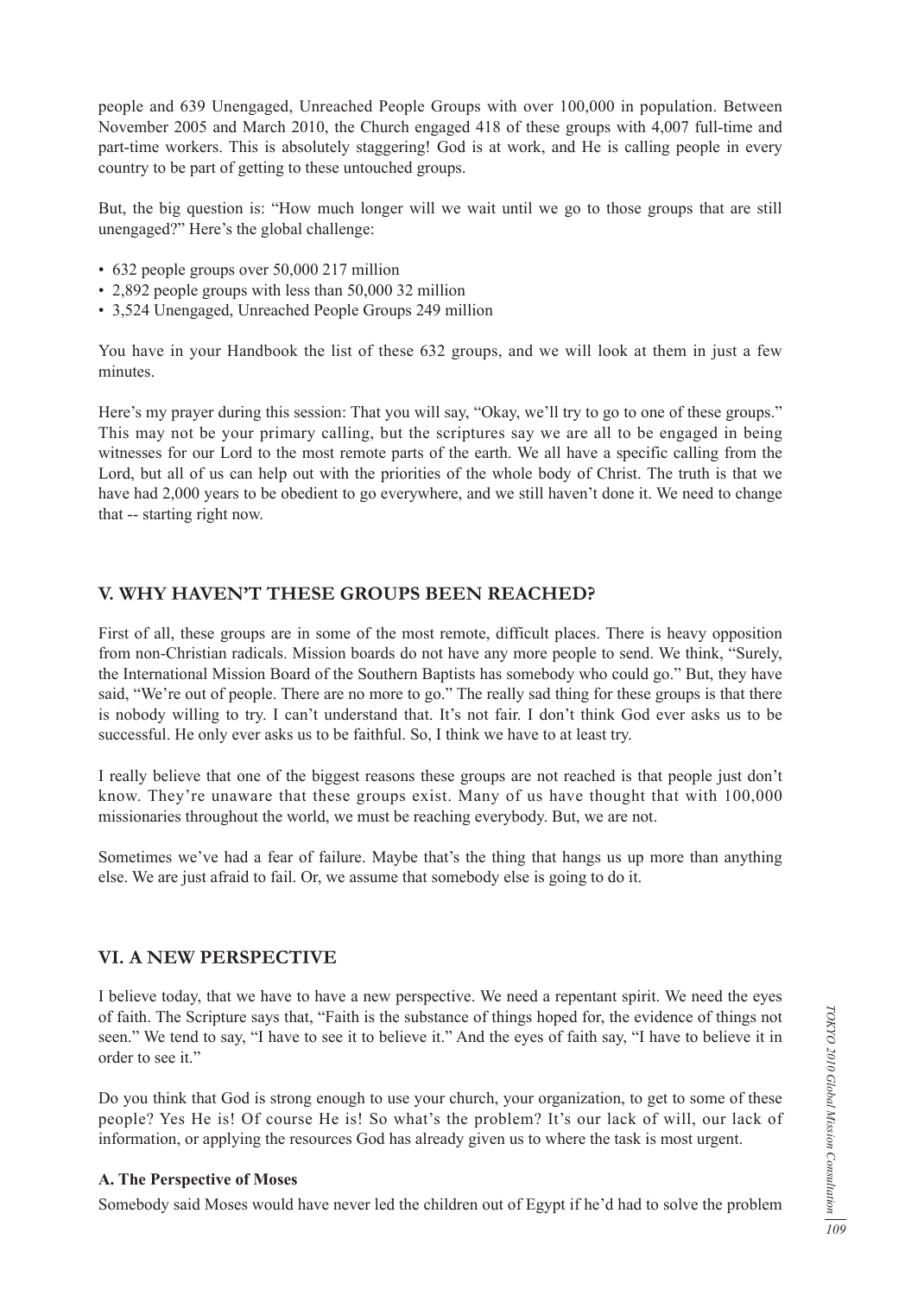of the Red Sea first. Now think about that. Imagine yourself as Moses and you're thinking, "I don't think this is a good idea. We're going to get to the Red Sea. We have no boats." We would have never started. It's our job to make the decision. It's God's job to solve the problem.

If He leads you to take one of these groups, it will be a big challenge. My own church in Southern California has taken three groups in Sudan and after three years of working, do you know what's happened? Nothing. We have seven other groups where good things are happening and new churches have been planted. But, in those groups, nothing is happening. Why? We don't know what the answer is. We're trying, but there is not one known Christian in a million and a half people that are in these three groups – not one known believer. And, there is tremendous antagonism to the Gospel. Wherever the believers turn, it's a tough road. But, we're going to stay with it as long as it takes. This is not a summer project kind of thing. This is not a trip where we take the choir to sing. These are tough places or somebody would have already reached them. But remember – it's God's job to solve the problem and I believe He will – all across Sudan.

## **B. The Necessity of Committing to God's Vision for You**

We need a new vision, a new perspective, and we need a commitment to follow God's leading, no matter where that is. There was a fisherman one day who was out fishing. He'd cast the line out and pull in a huge fish and then he'd throw it back in. He'd catch a little, tiny fish and put it in his basket. Then he'd catch another big one and throw it back in.

Someone finally said, "What are you doing? Why do you keep throwing the big ones back in?" And he said, "Because my frying pan is only this big." (about 4 inches wide) We laugh at that fisherman. But, sometimes that is us. Perhaps the biggest vision, the biggest idea that God ever gave you – you threw back in because you didn't think you could do it.

So, begin to dream those kinds of dreams. That's what God says is going to happen in the latter days. Young men are going to dream dreams and old men are going to have visions. I don't know which category you fit into, but one of those is something that God wants to use.

# **C. We Need to Believe that God Will Make a Way**

Let me give you some examples:

# **1. China**

In the early days, before China was as open as it is now, there was a great desire on the part of Christians to get tools for evangelism. They especially wanted scriptures. They could buy a limited quantity of Bibles, but the pastors there didn't have study Bibles of any kind.

Some friends of ours called and said, "The next time you come to China, can you bring JESUS videos and study Bibles?" A few months later, I recruited a group of 10-15 to go. When we stopped in Singapore, they gave every one of us a separate suitcase loaded with JESUS videos or Bibles. So I said to my group, "When you get to China, don't put your bags through the x-ray machine, and don't look like you are in a group. When you get there, get a trolley, load your bags on it, and just go right out the door." I thought, "If we get stopped, we'll be detained for hours and they will confiscate all of our materials."

But, things went well. Everybody pushed their carts out the door until there were just two men left who hadn't gotten through. Just then, the customs official stopped the two men. Between them they had 150 videos. The official pointed to the machine and said, "Put them through the x-ray." So, there was nothing to be done. I watched the men lift their bags onto the x-ray belt and saw them begin to go through the x-ray machine. Just as the first bag was going through, up in the balcony a gorgeous Chinese girl dressed in black leather and high-heels came clicking across the balcony. This guy was supposed to be looking down at the x-ray machine. Instead, he watched her walk all the way across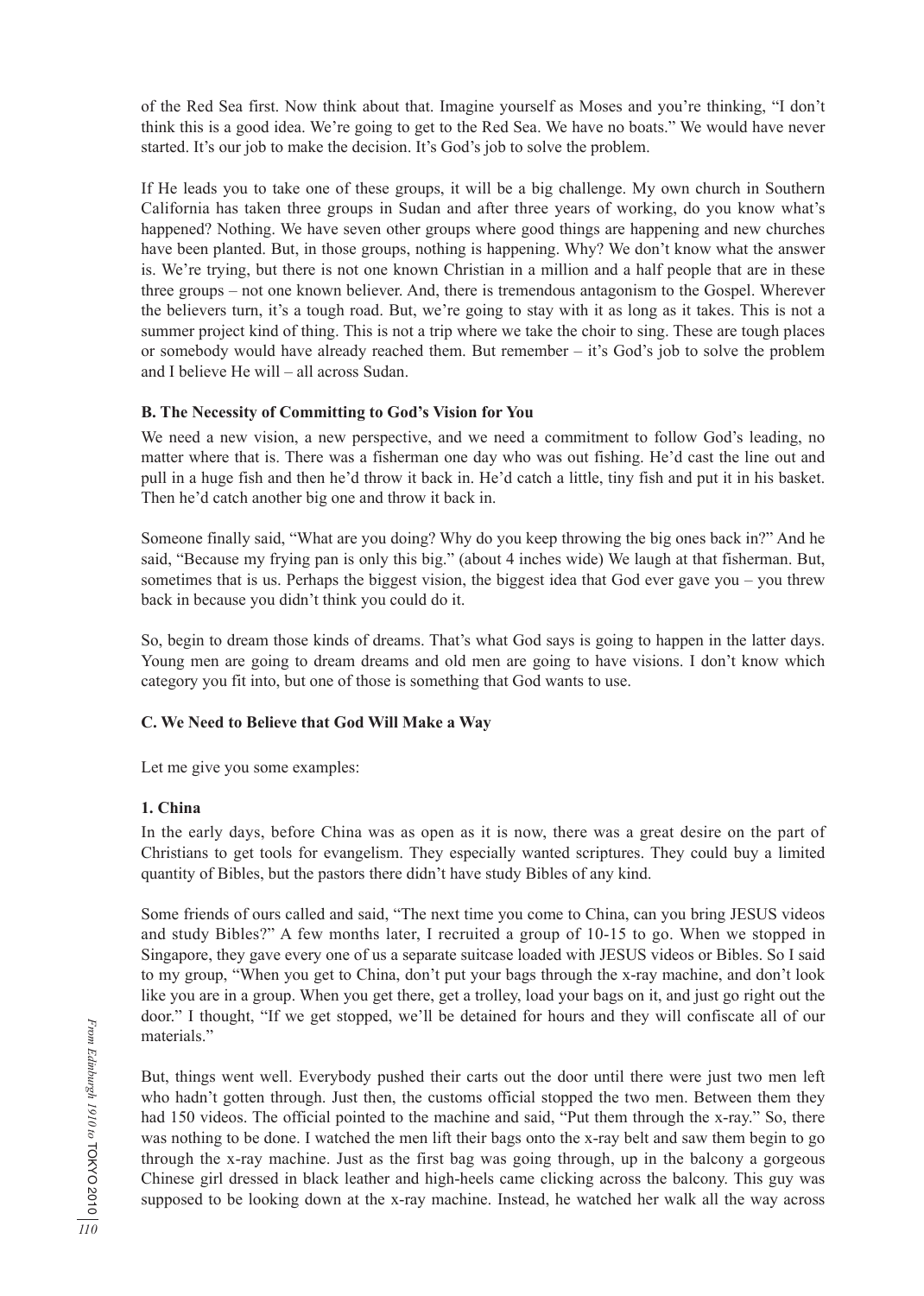that balcony. By the time he finished looking, all the bags had gone through the machine. I thought, "Isn't it just like God to send a Chinese angel dressed in black leather at exactly the right time?" Who can plan that? Nobody. It's just what God does at times.

# **2. Iran**

There was a man in the mountains of Iran. He had a dream that if he would go down to the national highway, he would meet two men with Bibles. He wanted a Bible because he'd heard that's how you can know how to live forever. He didn't know how much Bibles cost, so he took a little offering from his village and set out. For several days, he made his way down the mountain until he got to the national highway. When he finally got there, he sat down on a rock to wait. At that very moment, two Bible smugglers were coming across the border with a carload of Bibles. As they approached the man, their steering wheel began to freeze. They couldn't move it. Finally, they edged the car off the road and threw open the hood to see what was the matter. They couldn't find anything, but saw a man sitting on a nearby rock who said, "Are you the men with the Bibles?" Their mouths dropped open and they said, "Yes, we have some Bibles." He gave his little offering, got his Bible, and made his way back up the mountain to his village. Who set that up? Only God.

# **3. Italy**

I was sitting in downtown Rome one day and, looking out the window, I saw inscribed in the base of the window across from me the words, "Solo Deo." Only God. I believe that God has his people everywhere who will say, "We'll try to reach one of these groups." And, when God raises up the workers and the first people respond to His message, you'll know that God did it.

# **VII. THE LIST**

Now, I am going to ask you to look at the list of Unengaged Unreached People Groups. You can get it electronically, by going to www.Finishingthetask.com, which is our website. This list is updated every month so you always know what the latest progress is.

Let's look at the columns at the top of the front page on your list. Starting on the left side of the page, you'll see the FTT number, the next column is the country, the 3rd column is the people group name, and the 4th column is the population. Then you have the language, religion, and then a series of very small columns that give you the resources available to reach each group.

WS stands for written scriptures; OS for oral scripture – these are 50 stories that have been translated from the Scripture that can serve as the basis of ministry until a written Bible is developed. J stands for JESUS film; R for Christian radio; G for an audio recording of the Gospel; C for any churches in that group; and B for any known believers. The last two columns stand for the number of workers – WN for the workers needed and WC for the workers confirmed. We believe we need at least 1 full-time worker for each 50,000 people.

Let's take a look at the 3rd line: The FTT  $\#$  is 2; the country is Afghanistan; people group is Laurowan; population is 159,000; their language is the northwest dialect of Pashayi. They're Sunni Muslims. And, they don't have many resources – no written scriptures; no oral scriptures, no JESUS film; no Christian radio programming being broadcast in. There is an audio recording of some gospel stories; but, there are no churches and no known believers. We need at least 3 full-time workers, but at this point, there are zero committed.

Now let's look at the top of the page where we have the color key. Any group with a blue color denotes that these groups have been selected or adopted. That's a church who says, "We will select or adopt this one with the intent of sending people there or finding people that will become daily workers and church planters."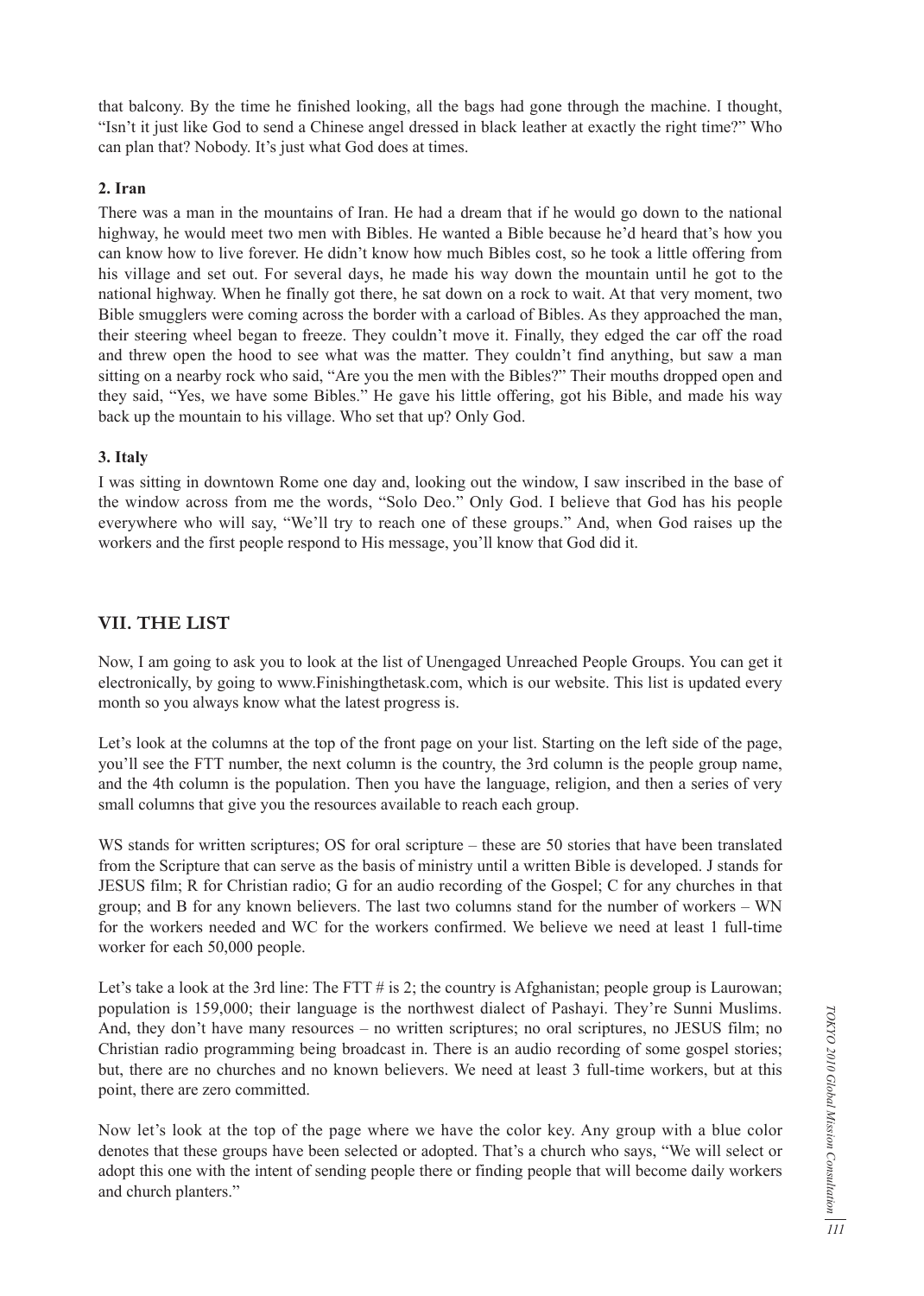The green color stands for groups that have been engaged through international churches, missionaries, local believers and so forth. Frankly, most of these have been launched by indigenous organizations or churches within their own country who've gotten a new vision. Some of them have been supported by churches in Korea or other countries who have said, "We'll help you. Let's just do this together. What do you need to get started?" In most cases, they have people but may need some other resources temporarily. As you page through these sheets, you can see some that have been adopted, but at this point, only 16 of these groups have been engaged with full-time workers. As you look at your sheets, remember that every group that is a white color, there are no full-time workers to our knowledge. These are the places where we need you to go.

I have the privilege of giving leadership to the "Finishing the Task" network that tries to coordinate the activities of churches and organizations that are working particularly on the unengaged groups. We want you to be part of the effort. In fact, if you would like to send someone from your organization to the annual task force meeting, the dates are December 8-9. The conference is held in Southern California, and you can get information by emailing Rick Dunn, in our office, at rick.dunn@ccci.org.

# **VIII. COMMITMENT FORM**

The last thing we want to do today is look over the commitment form. I'd like you to find a partner in the audience, with your organization or another organization, and divide up one- on-one. I'd like you to look through the list and, in particular, at your own country and those countries where you are having a ministry. I want you to tell your partner how you think workers could be recruited to go to those groups and which ones you think there is a good possibility that you could begin some type of activity in the next three years. You're going to have this commitment form with you today and tomorrow. We'd like you to pray about which groups you could take responsibility for. And, we'd like to get the forms back from you at the evening session on Thursday night.

Here are some guidelines and things to remember about the form:

- A. First, we realize there are people you will need to check with in order to get their buy in, consent, or support. That's the wise thing to do.
- B. Secondly, we call this a faith promise commitment in that you say, by faith, "I pray that our organization or church will be able to send a worker to one or more of these groups in the next three years." And, your promise is, that if God provides the workers, you will send them to one of these groups that has been waiting for 2,000 years.
- C. Finally, I want to suggest that you write in at least one people group name before you leave the session. If you're not sure which group to select, select a country and write in the name of the country. And, we'll wait on the people group name until you have a chance to do further research.

Remember, the number one resource you have are near-cultural believers in churches in the country of the unengaged, unreached people group. They will know the trade language and the culture. And, they are the number one resource for you to mobilize.

Let me pray for you as you think and talk together. May God bless you.

**Dr. Paul Eshleman** is Vice President of Campus Crusade for Christ, International – Evangelism Strategies. He consults on partnerships and the major evangelism strategies of CCCI. Paul founded

\*